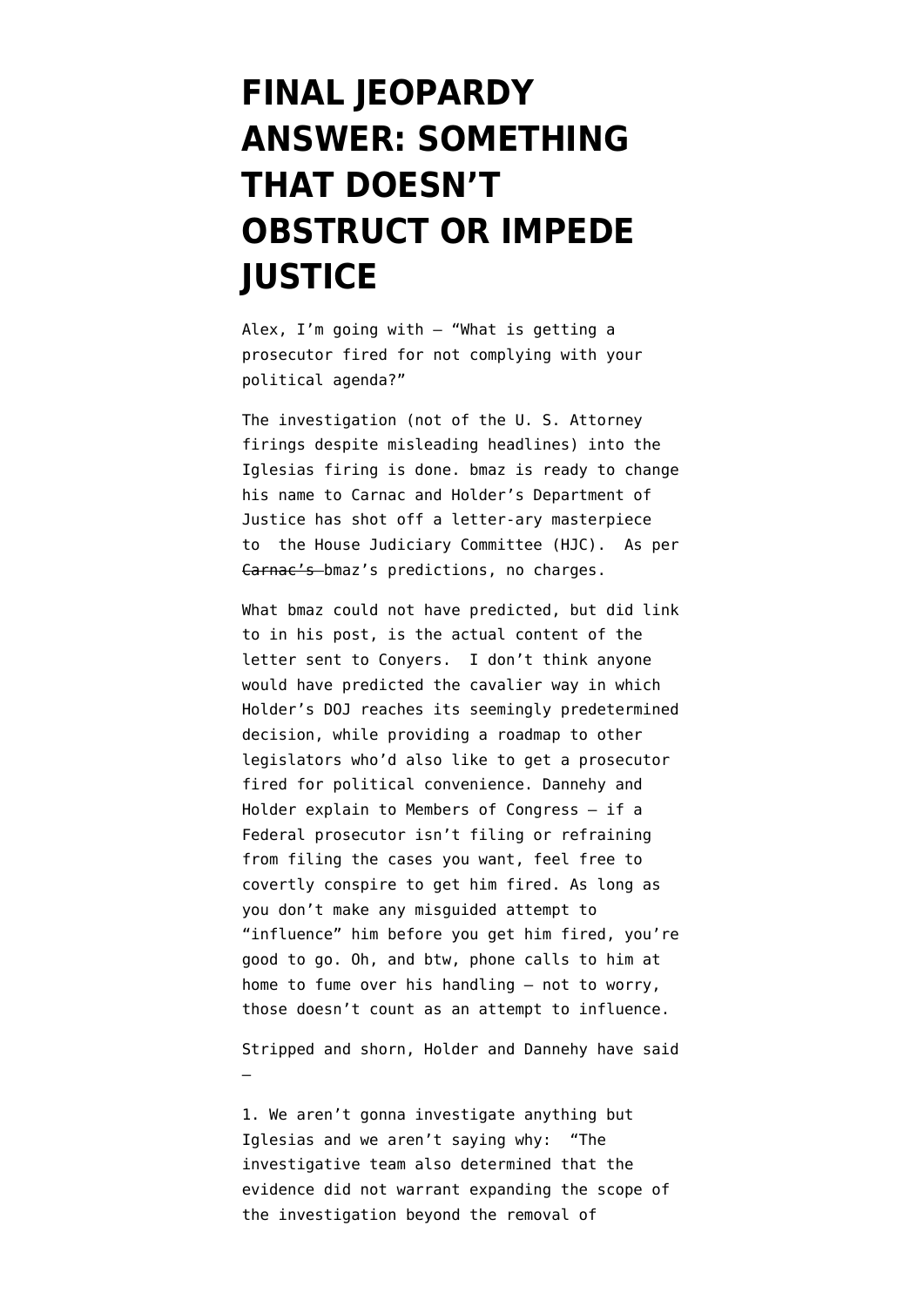Iglesias."

WHAT EVIDENCE? They freakin didn't expand the scope of the investigation to see what evidence there was, then they decide, *oh well, we don't have any of the evidence we didn't look for so we shouldn't look for it since we don't have it* … whatever.

2. Hey, yeah, Domenici DID make a contact to smack on Iglesias about the handling of a matter currently in front of the USA's office but: "The evidence about the call developed in the course of Ms. Dannehy's investigation, however, was insufficient to establish an attempt to pressure Mr. Iglesias to accelerate his charging decisions."

So similar to the lack of intent to torture – I mean, if Domenici in good faith thought he was just gathering intel on the status of political prosecutions … um, let's move on.

3. Instead of trying influence Iglesias, Holder and Dannehy think that Domenici \*just\* got Iglesias fired for not pursuing political bias in his prosecutions. "The weight of the evidence established not an attempt to influence but rather an attempt to remove David Iglesias from office, in other words, to eliminate the possibility of any future action or inaction by him."

4. This, they say, is fine. Seriously. They say there's nothing DOJ can do about it. It's no problem for politicians to get DOJ lawyers fired for not being political lapdogs. But to be fair, they then finish up by saying both, "In closing, it is important to emphasize that Attorney General Holder is committed to ensuring that partisan political considerations play no role in the law enforcement decisions of the Department" and (bc that wasn't really the closing after all) "The Attorney General remains deeply dismayed by the OIG/OPR findings related to politicization of the Department's actions, and has taken steps to ensure those mistakes will not be repeated."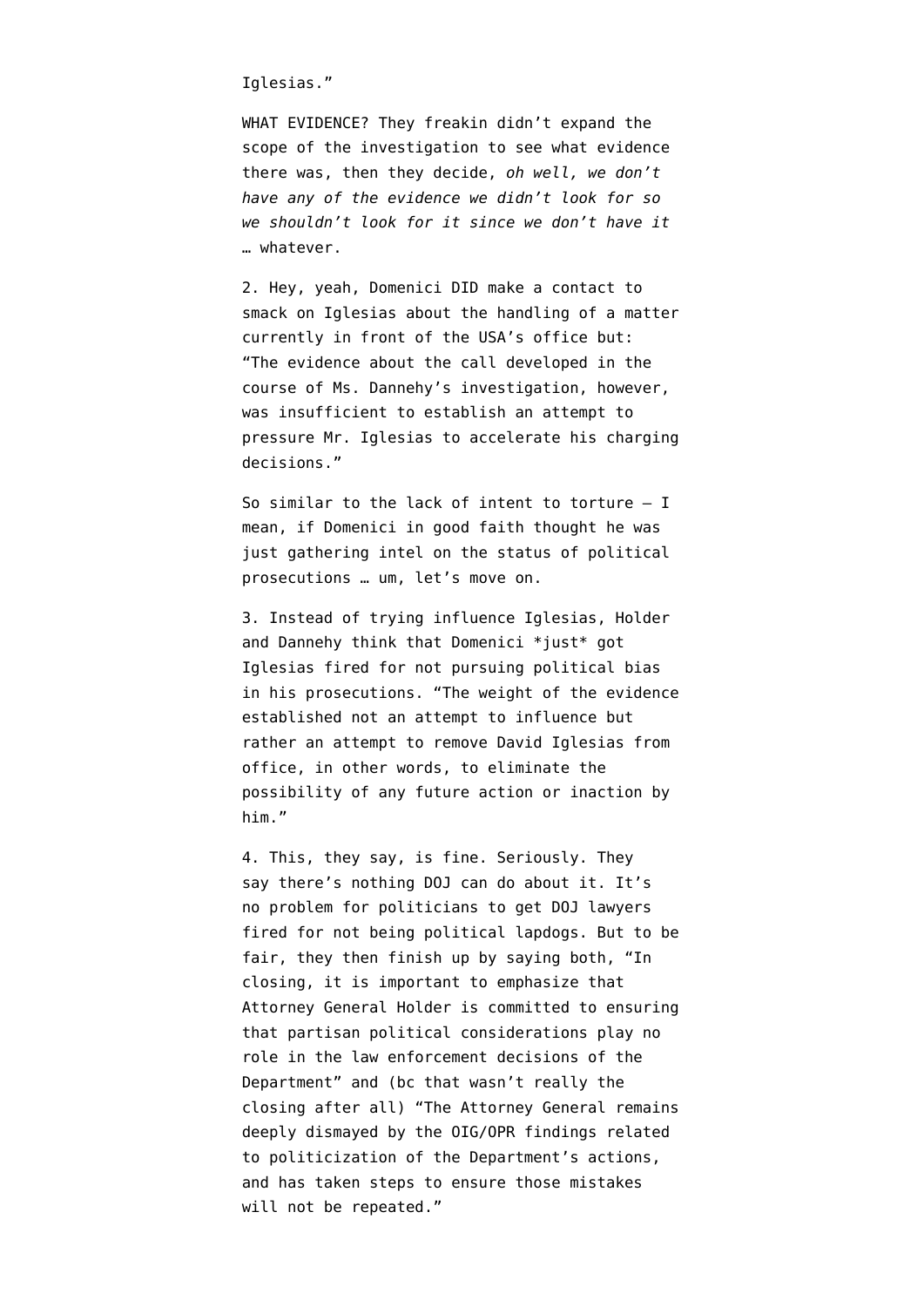HUH? They've just said it is perfectly legal for politicians to get USAs who won't do their political bidding fired by covert contacts with the WH, but Holder is "committed" to ensuring partisan political considerations play no role at DOJ? WTH? I guess if you put those two concepts together and held them in your mind for long, you'd end up committed too.

5. Anyway, they pull all of this off by giving a Bybee-esque review of "[18 U.S.C. § 1503 \[](http://www.law.cornell.edu/uscode/uscode18/usc_sec_18_00001503----000-.html)that] punishes anyone [at least, anyone the DOJ selectively decides to prosecute] who '*corruptly* . . . influences, obstructs, or impedes, or *endeavors to influence, obstruct, or impede*, *the due administration of justice.*" It's a simple thing – according to Holder and Dannehy, Domenici didn't try to "influence" Iglesias, he just had Iglesias fired. Which obviously isn't an attempt to obstruct or impede. I mean, there's nothing that \*doesn't impede\* a case like getting the prosecutor handling it fired.

They also explain to us that they can't go after Domenici for trying to get, then getting, Iglesias fired – at least, not under 18 USC 1503, because that section "penalizes only forward-looking conduct." So Domenici would have to be doing something that would involve forward-looking conduct. And after all, as they just said (see 3 above) Domenici wasn't trying "in other words, to eliminate the possibility of any future action or inaction by [Iglesias]." Oh, except for, you know, they actually say in the letter that's exactly what Domenici WAS doing. Trying to affect future action or inaction – in a forward-looking way with his forward-looking conduct.

This clarifies so many things. Who knew, until now, that the only person who got things right during the [Saturday Night Massacre](http://en.wikipedia.org/wiki/Saturday_Night_Massacre) was Robert Bork?

Nixon wrote the first act in DOJ's current play (which is only fair, since he also wrote their anthem that it's not illegal if the President does it) when he arranged for the firing of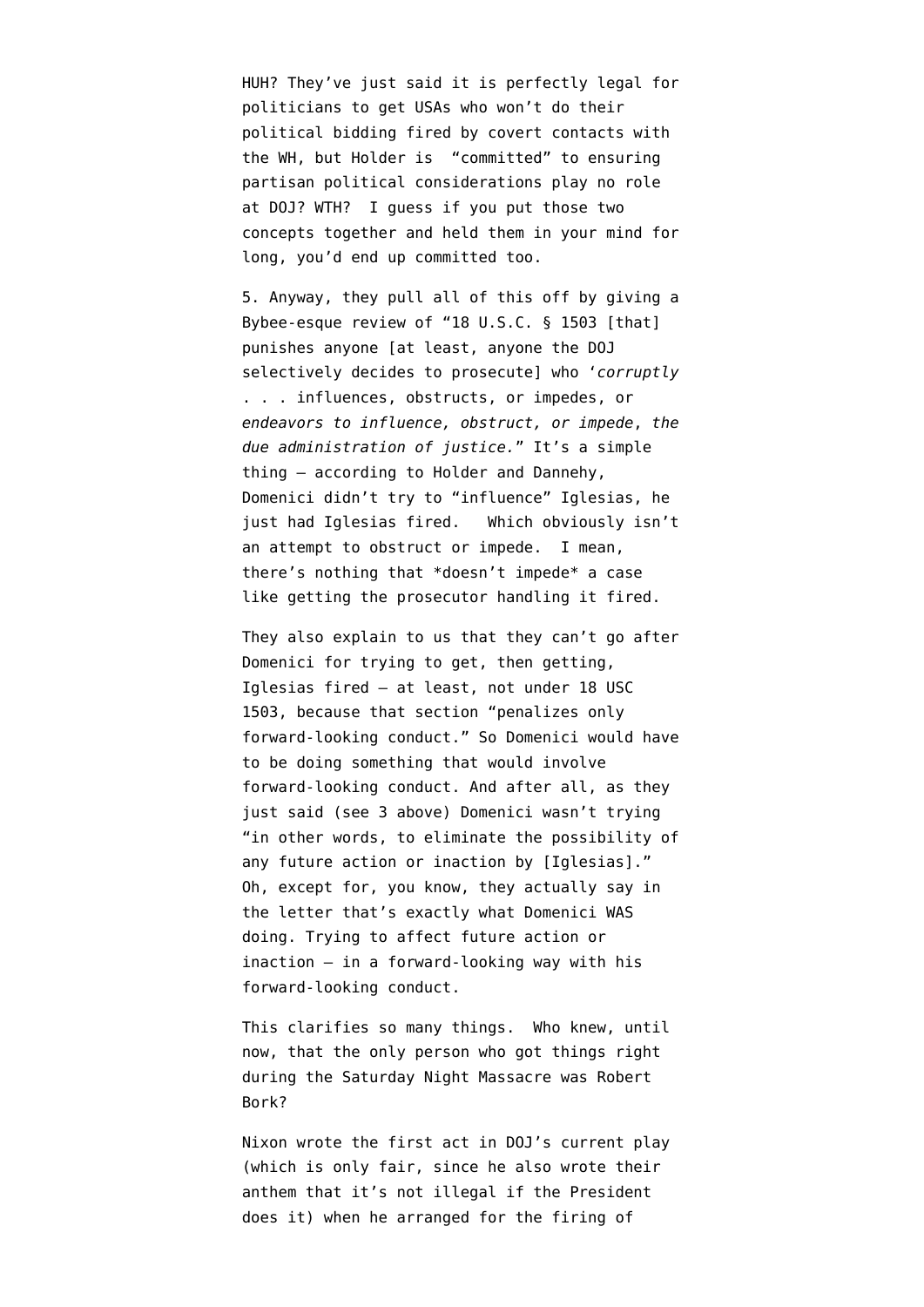prosecutors who were bugging him, but in response to a livid Congressional response, using words like impeachment and obstruction, said:

"…[I]n all of my years of public life, I have never obstructed justice. And I think, too, that I can say that in my years of public life that I've welcomed this kind of examination, because people have got to know whether or not their President's a crook. Well, I'm not a crook!"

And now Dannehy and Holder have made that chapter and verse – nothing wrong with firing some prosecutors if they aren't playing politics. Poor Karl Rove – so much trouble could have been avoided if he had just known that a Democratic administration's DOJ would take the position that it would be perfectly ok for him to get Bush to fire Fitzgerald (something that apparently made even Buscho lawyers Gonzales and Miers flinch) – no obstruction, no impeding – as long as Rove never tried to "influence" the prosecutor first.

And now DOJ prosecutors now know exactly how things work. It's been spelled out. No one will try to influence them. It's just that if they aren't making Obama's favorite politicians and fundraisers happy, well – their career may have a little accident.

With AGeewhiz's like Holder, we can rest easy. Gonzales may have been afraid to come out and state DOJ's policy plainly. He never quite coughed out the admission that it is DOJ policy that Republican Senators who conspire with the Republican WH to get prosecutors fired for not carrying out the Republican Senator's political agenda are acting well within their rights. Holder is not nearly so timid. He's spelled it out. Prosecutors are fair game for Congresspersons, at least those with the right WH ties.